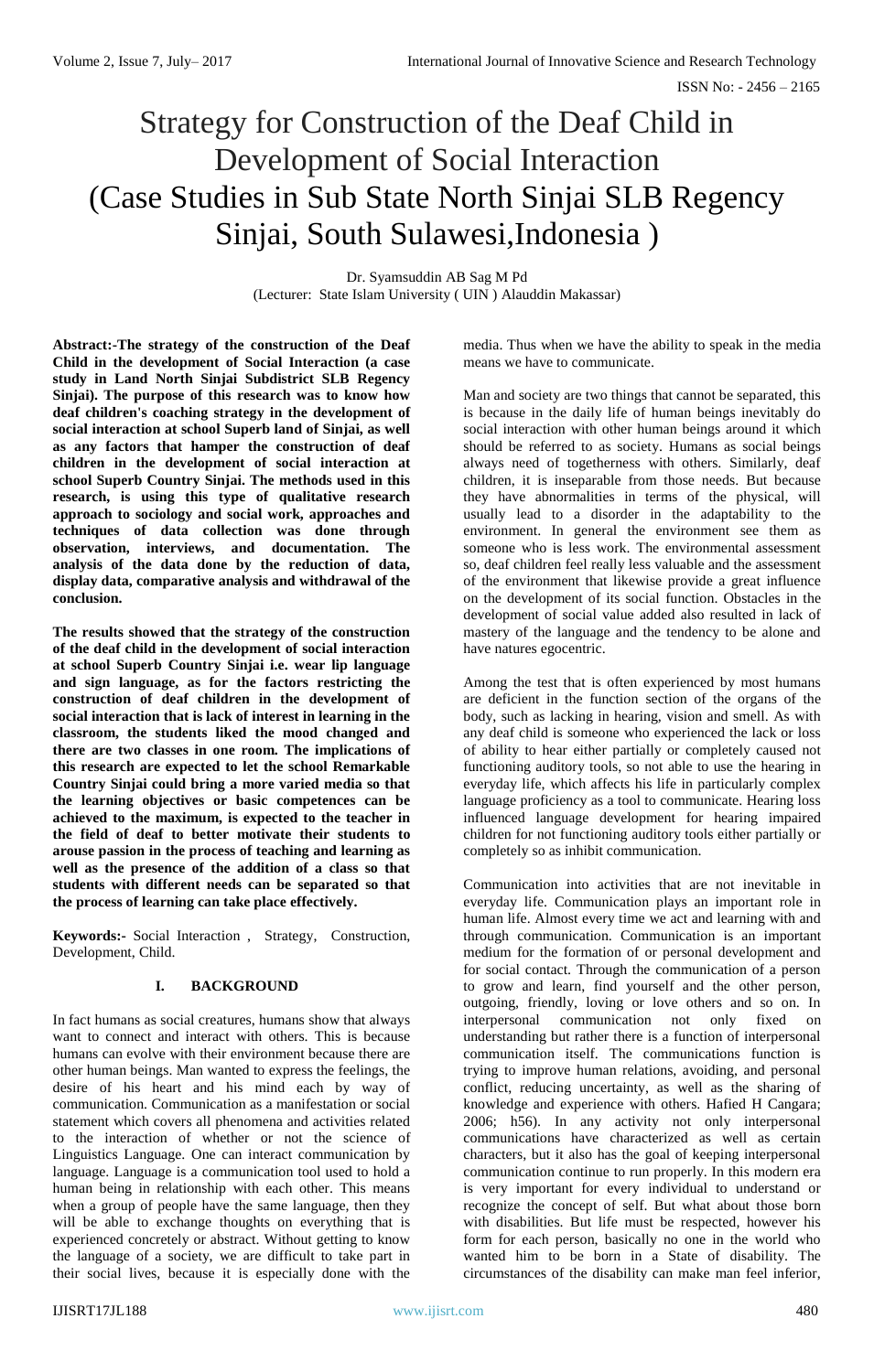even feel useless, and always rely on the help and compassion of others. Disabilities in General has certain limitations in accordance with the type of disability, as well as deaf persons.

Limitations in the hearing which is experienced by the deaf persons is one of the big problems that plagued them in living a life that is full of information and technology, as a result of the deaf, they are difficult to develop language proficiency to communicate effectively and creatively. One of the factors is the sense of hearing cannot be utilized in full, so this is a constraint in developing personality, intelligence, and his performance as social beings. It is therefore compulsory education obtained anyone, including people who are special personality. Mandate of the right to education for persons with disorders are defined in Act No. 20 of the year 2003 on the national education system said that 32 article: special education (education) is education for learners who have difficulty in following the process of learning because of abnormalities of physical, emotional, mental, and social.

Deaf child is a child who experienced the lack or loss of hearing ability is caused not functioning of some or all of the sense of hearing. Children who experience auditory abnormalities will bear the consequences of that are extremely complex, particularly with regard to the issue of his soul. On sufferers are often plagued by their taste of the riot as a result of not being able to control his environment. The condition is increasingly unfavorable for sufferers of the deaf who have struggled in its development mainly on aspects of the language, intelligence, and social adjustment. Therefore, to develop the potential of deaf children optimally requires service or assistance in particular. The role of language, speech and auditory senses in the context of the communication are inter-related. Disruption of the sense of hearing is very influential towards the acceptance of language in the form of sound. Then in the process of acceptance of deaf children language more emphasis on visual sensory functions.

Language development and speech is closely related to auditory acuity. Due to the limited acuity of hearing, deaf children are not able to hear fine. Thus the child deaf voice impersonation process does not occur after a period of megabank, the process of imitation is limited to visual imitation. Later in the development of language and speech, deaf children require specific and intensive coaching in accordance with ability and adequate for the deaf.

The problems faced by teachers in the school for the deaf is a linguistic development in its function as a tool to communicate, either orally (oral) or manual (cue). Judging from the level of difficulty, the development or construction of the oral language is much harder than the language of the manual. This is due to the condition of not hearing organs functioning normally and the lack of experience of the deaf children on Phonetics. A result of these conditions being unable to respond to the sounds that come to him well. The child sees everything around him as the silent event and gives no impression of any kind. Coaching is a way or attempt to educate a person to achieve a goal, in this case concerns the strategy or how deaf children coaching at school Superb Country Sinjai was subjected to research the author.

Outstanding State school located in Jendral Sudirman No. 15 in Sinjai Regency is one of the schools that accommodate children in need special, one deaf child. In the process of construction performed by the teacher is not easy to foster

children of the deaf to be able to communicate with those around him, and in the process build deaf children to communicate there are certainly obstacles of its own in fostering children deaf. Based on the background of the problem,

- *A. Problem*
- How deaf children's coaching strategy in the development of social interaction at school Superb Country North Sinjai Regency Sinjai Subdistrict,
- What are the barriers faced by deaf children in coaching for the development of social interaction at school Superb Country North Sinjai Regency Sinjai Subdistrict.

# **II. REVIEW OF THE LITERATURE**

## *A. Deaf*

#### *a). Understanding of the Deaf*

The deaf can be defined as a State of loss of hearing that resulted in someone not able to capture a variety of stimuli, especially through the sense of hearing. Heresy of the deaf children has been widely expressed by experts who all it basically contains the same sense. (Sutjihati Somantri; 2006:93). The word deaf hard of hearing shows from the mild to the severe, which is classified into the deaf section and less heard. Deaf people can be mute but not deaf mute man, while deaf people called the deaf. The deaf made up of two words, namely tuna and impaired. Tuna means less cuts, broken, and nothing has. While the hearing means cannot be heard or is deaf. (Education and culture, the great Indonesian Language Dictionary, 1988; 971). Deaf children are children who experience a lack or loss of hearing ability is caused not functioning of some or all of the sense of hearing. (Bandi Delphie, 2006; 102) Each baby that was born from the womb of her mother, does not yet have knowledge of anything about the nature of the new raise. Allah SWT. with the power of his affection and equip its hearing, vision and heart, then equipped with intellect, in order to know and understand the nature of life.

By hearing, one can learn the language, especially in spoken language, so with the ability that humans can communicate, socialize, and learn well, which can be used to optimize the entire potential. This is very urgent because the main perpetrator or the makers of history over the expanse of the Earth are human. Without the creation of man by God Almighty. There will be no language, clothing, computers and more, in other words if there is no human beings there would be no civilization. (Nurcolis Madjid, A Religious Community; 2000:8) Language is the ability to communicate with others. In this sense, covered all the way to communicate, where thoughts and feelings expressed in the form of a symbol or symbols to express the sense of something like using oral, writing, gestures, numbers, painting and a facial. (Djawad Dahlan, 2012:118), a language very closely related to the development of individual thought. The development of the mind of the individual in the development of the language, namely the ability to form understanding, drafting opinions, and draw conclusions.

Andreas Dwidjosumarto suggests that a person who is not or less able to hear the voice of the deaf said. The deaf are distinguished into two categories namely the deaf (deaf) and less heard (low of hearing). The deaf are those who suffered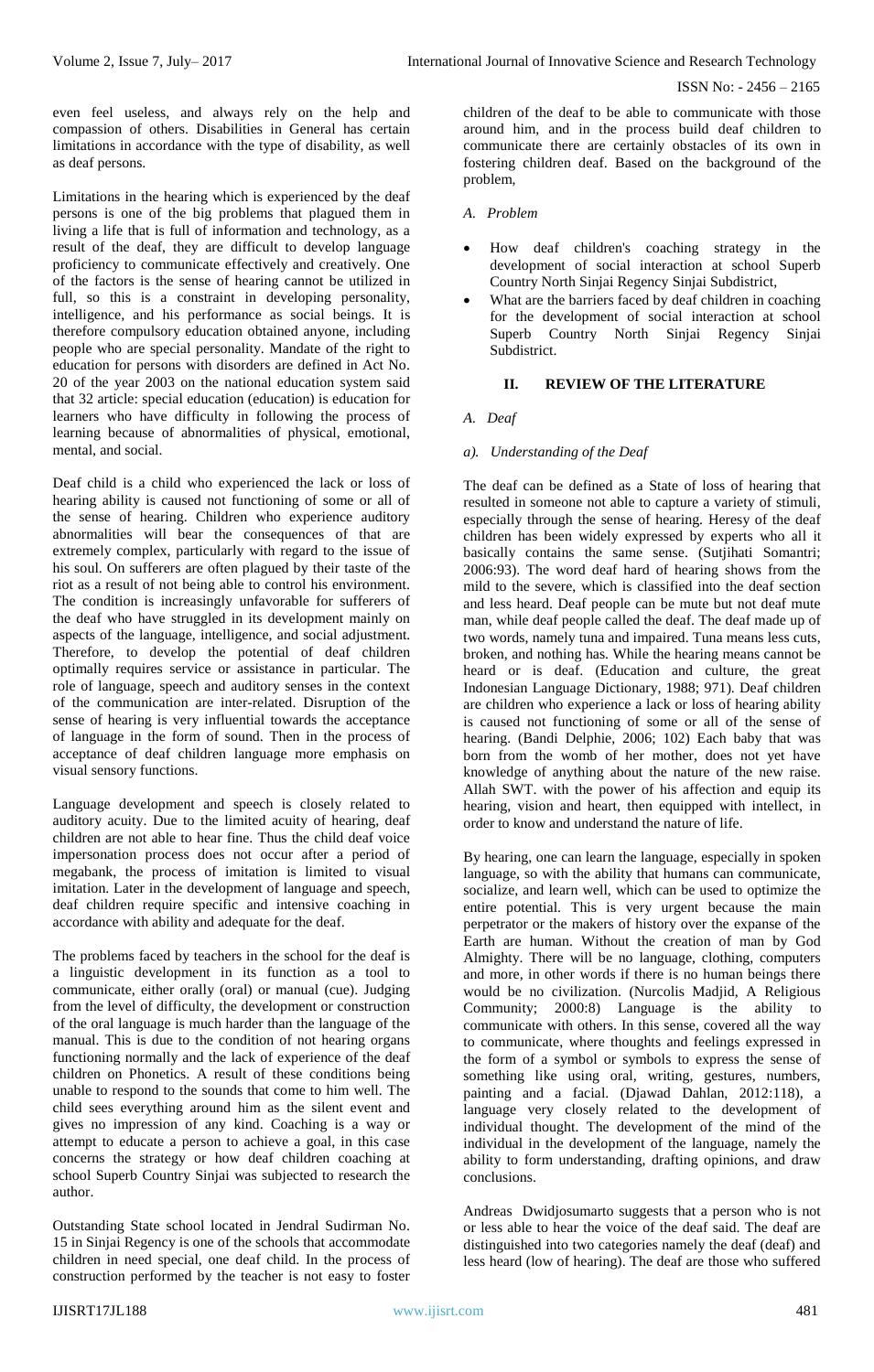ISSN No: - 2456 – 2165

damage to his hearing senses in weight so that hearing is not working anymore. While less heard were those that suffered damage to his hearing senses but can still serve to hear, either with or without the use of hearing aids (hearing aids). In addition, Mufti Salim concluded that deaf children are children who experience a lack or loss of hearing ability is caused by damage or not functioning of some or all of the hearing instrument until it experienced barriers in the development of the language. He need special education and guidance to achieve the life born of inner. (Sutjihati Somantri, 2011:93-94).

Pay attention to the restrictions above, you would have drawn the conclusion that the deaf are those whose hearing loss either partially (hard of hearing) or completely (deaf) that caused his hearing has no functional value in everyday life. As for the Special characteristics of the deaf Although physically deaf children is almost the same with normal children in General, but deaf children have characteristics that often occur on them, in this case, Nur'aeni mention these traits among them, often seem confused and dreamy, often being nonchalance, sometimes combative nature, the development of social balance, less underdeveloped, his head often tilted, often asking that people want to repeat her sentence , if the talk often to make certain noises, if talk is also often use the hands, if the talk is often too hard or otherwise, often very monotonous, inaccurate and sometimes use sound nasal. (Nur'aeni, early intervention For Troubled Children: 1997:119). As for the distinctive traits of deaf children according to Somali and Talca. a). Physically, deaf children are marked by way of walking which is usually fast and somewhat bent due to the possibility of damage to the hearing part tool balance, movement of his eyes quickly, somewhat truculent indicated that he wanted to capture the State of the neighboring, motion quick and nimble limbs that look when they're communicating movement cues with the people around him talk time, breathing short and somewhat distracted, normal circumstances (playing, sleeping, not speaking) the breathing regular, b). The intelligentsia. Deaf children the intelligentsia is not much different from normal children in General, but they are difficult to capture the sense of the abstract conceptions, because in this case requires a good understanding of the language will be oral or writing, so that it can be said that in terms of the potential intelligence not unlike the children of normal intelligence, but in a functional lower average, c). Emotions; The lack of an understanding of the spoken language in communicating often give rise to things you don't want, such as the occurrence of misunderstanding, because in addition do not understand by others, any deaf child is difficult to understand others. If such experience is ongoing and raises the pressure on his emotions and may inhibit the development of his personality by displaying negative attitudes, such as shut down, act aggressively or otherwise, expressed doubts and hesitations, d). Social. In social life, deaf children have needs similar to other normal children, namely the need to interact with the surrounding environment, whether the interaction between individuals, individuals with environmental groups and with the wider community, e). The language; poor in vocabulary, it's tough making sense of language expression containing figuratively, referring to tough words abstract, less controlled the rhythm and style of language.

The distribution of intelligence that deaf children actually owned no different to a normal child. This is due to the deaf children there who have a level of intelligence above the average (superior), average (average), as well as below average (subnormal). However, to illustrate the diversity of

the deaf child's intelligence often have difficulty. To find out the condition of the deaf child's intelligence require a somewhat different way compared to a normal child. Hearing loss experienced by deaf children have an impact on poverty, difficulty speaking and vocabulary to communicate, the effect can cause very significant about what can and what cannot be done by deaf children or children normally. On the basis that in presenting the test device of any kind against children of the deaf, should use the commands that are accurate and easy to understand deaf children.

Deaf children are persons with disability is a situation where someone experiencing physical and or mental disorders that can interfere with their social function. This is in accordance with Act No. 4/1997 on disability, article 1 of which States that disability is any person who has physical and or mental disorders, which can disrupt or an obstacle for him to do the activities are appropriately, which consists of a physical disability, mental disability, as well as the physically and mentally disabled (Act No. 4/1997). In addition, according to the Convention on the rights of the disabled in the UN resolution No. 61/106 dated December 13, 2006, and the Government Regulation Number 43 Years Of 1998 Efforts Improved social welfare of disabled people, has given mandate to pay attention to aspects of education, health, social protection, employment, and accessibility (B2P3KS, 2014:16). Companion for persons with disability is expected to have a competence consists of knowledge, skills (skill), and attitudes and values (attitude and value). With the three elements of the competence, an escort is expected to operationalize programmers relating to handling the problems of persons with disability. The problems of persons with such disability among them poverty and physical limitations, then the companion seeks to motivate people with disability to rise with the attempt to give a solution to be self-supporting in accordance with its ability.

# *b). Strategy and the Construction of Deaf Children*

In the Large Indonesian Language Dictionary (KBBI) strategy is a careful plan regarding activities to achieve objectives. In the world of education is a teacher of acting decision by using the skills and the education resources available to achieve the objectives through effective relationships between the environment and favorable conditions. While according to Vienna Sanjaya cited the views of David J.R. explains that in the world of education, defined as the strategy plan, method, or series of activities designed to archives a particular educational goal. (Vienna Sanjaya, 2010:126) As for the deaf child's learning strategy, i.e. a). The strategy of individualization; The strategy of individualization of learning strategies is using a program that is tailored to the individual differences both characteristics, the needs as well as individual ability, b). Cooperative Strategies. The strategy is a cooperative learning strategies that emphasize the element of mutual or mutual help to each other in achieving learning objectives. c). behavior modification Strategies. Behavior modification strategies is a form of learning strategies that are opposite of the approach to behavioral (behavioral approach). This strategy aims to change the behavior of students toward more positive through conditioning (conditioning) and helped him to be more productive so that it becomes an independent individual. Media of instruction for deaf children such as Visual media (mainstream Media), such as pictures, graphs, charts, diagrams, real objects, and things (e.g., currency, plants), a clone of theobjects, Audio media, such as tapes for practice hearing for example to distinguish the sound of the animals, and Audio Visual media such as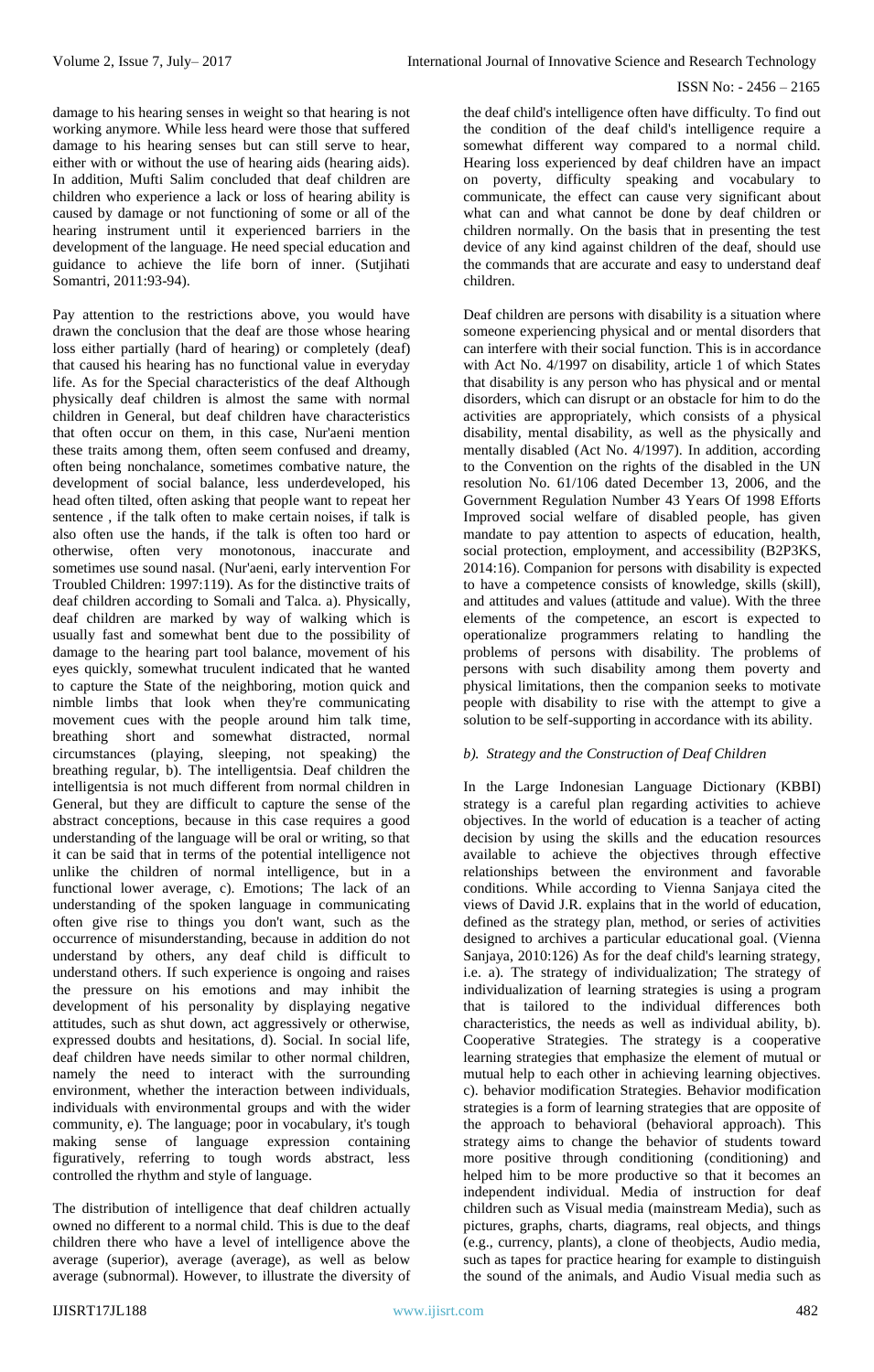television (for those who still have the rest of the hearing or use hearing aids (hearing aid). (Isyaheni Nurmaya, 2016, 23:22)

## *B. Coaching*

According to the Indonesian Language Dictionary, coaching is a process, a way of fostering, deeds (etc.), renewal, business, actions and activities that are done in a most efficient and effective way to obtain good results. In terms of language construction is an effort to improve the quality of language use, among others, include the improvement of attitudes, knowledge, and skills of speaking done e.g. via the education and prisons, while in terms of the character, the character of its construction is coaching men as personal and social beings through education in the family, school, organization, Association, ideology, and religion.

Understanding construction according to psychology, coaching can be interpreted as an effort to maintain and bring something a State that should occur or maintain the State as it should be. According to Setup, Semantic, W H and that "coaching is an activity of maintaining and perfecting what already exists". In general the construction referred to as an improvement against the planned life patterns. Every human being has a specific purpose in life and he has the desire to realize those goals. When certain life purpose is not achieved then the man will seek to reorganized the pattern of his life. These things can be associated with the issue of construction, described by the opinions of the experts. According To Pamudji. S that construction comes from the word "bina" which means the same as "get up", so the construction can be interpreted as the usability that is changing something so that it becomes a new, have high values. Thus the construction of meaning as well as renewal, namely conducting efforts to make things become more appropriate or suitable to your needs and be better and more helpful. Furthermore, according to Hidayat, S that coaching is an attempt made by conscious, planned, organized, and generally to improve the attitude and skills of students with actions, direction, supervision, development stimulation and supervision to achieve a goal. Based on the opinion of the above it can be concluded that the construction can be reviewed from two view points, that is derived from the renewal and comes from the corner of the surveillance. The construction comes from the angle of its renewal, namely change something be new and have better values for the life of the future. Meanwhile, the construction of which dates from the angle of the scrutiny that is the effort to help something better suited to the needs that have been planned. The main limitations of the Deaf Children (ATR), namely the ability of speech and language are experiencing delays. In the process of learning, teachers need to understand the method of communication that can be understood by deaf children.

The method is a way of regularly used to carry out a job in order to be achieved in accordance with the desired, the workings of the system to facilitate the implementation of an activity in order to achieve the specified goal. In connection with an attempt to understand the target object of the science in question. (Koentjoroningrat, 1983.81). According to Arif Burhan, "method of indicating on the process, principles and procedures that we use to approach the problem and looking for the answer to the problem". (Arid Burhan, 1992:17) i.e. a). Oral method. Method of oral is a method with through spoken language. Stages on the oral method, namely the establishment and exercise of talking, understanding speech (speech reading), auditory exercises (hear training). b). the method of reading the Speech. This method utilizes the

vision to understand the talk of others through lip and facial gestures the reader by way of face to face talk with opponents. The disadvantage of this method is not all language pronunciation by ortikulasi organ can be seen by opponents of speech, e.g. bilabial (p, b, m) and dental c). Methods Manual (cue). The manual method is a method that uses sign language and finger spelling (finger spending).

## *C. Social Interaction*

A common form of social interaction is a social process, therefore social interactions is the main requirement for the occurrence of social activities. Social interaction is social relations pertaining to the dynamic relationship between people per diver, human groups, as well as among individuals with a group of men, (Abd. Rashid Masri, 2009; 34) when the two men meet, social interaction is initiated at that time. They mutually admonish each other, shaking hands, talking even fighting each other. Such activities constitute forms of social interaction. The continuation of a process of interaction based on various factors, among others; imitation factor, suggestion, identification, and sympathy. Those factors can move singly independently as well as in the State incorporated. The imitation factor has an important role in the process of social interaction because it could encourage someone to comply with the norms and values that apply. Factors of suggestion can take place when someone gives a view or an attitude that stems from her and then accepted by the other party. The suggestion can occur because parties who receive beset by emotions, which can inhibit power think rationally. Identification is a trend-trend or desires in one's self to be the same with the other side. While the process of sympathy is a process where a person feels attracted to the other party.

# *D. Exceptional School*

Outstanding School is an educational institution that serves the formal education for the children in need special. As the institution of school education is incredible (SLB) is formed by the many elements that are directed to achieve the goals of education, which processes the point is learning for learners. (Fitri Fitria, 2016). Outstanding School is divided into several types of disorders in accordance with learners, namely: a). SLB section A, i.e. the institution that provides educational services specifically for learners who bear the abnormalities in eyesight (Tuna netra), b). SLB part B, i.e. the institution that provides educational services specifically for learners who bear the abnormalities in auditory (hearing), c). SLB Part C, i.e. institutions that provide educational services specifically for learners and SLB grahita tuna Part C1, i.e. institutions that provide educational services specifically for learners tuna grahita medium, d). SLB Part D, i.e. the institution that provides educational services specifically for the learners proper tuna without any disturbance of intelligence and SLB D1, namely educational institution specifically for the learners proper tuna accompanied with disturbance of intelligence, e). SLB Part E, i.e. institutions that provide educational services specifically for learners tuna barrel, d). SLB Part F, i.e. institutions that provide educational services specifically for learners of tuna. (Mimin Casmini, 2001: 4)

#### **III. RESEARCH METHOD**

In an effort to obtain accurate data and to facilitate the process of research in the field, then required a methodology and Systematic are good so the papers can be assumed as a representative scientific works. The type of research used in this research was the qualitative approach with descriptive.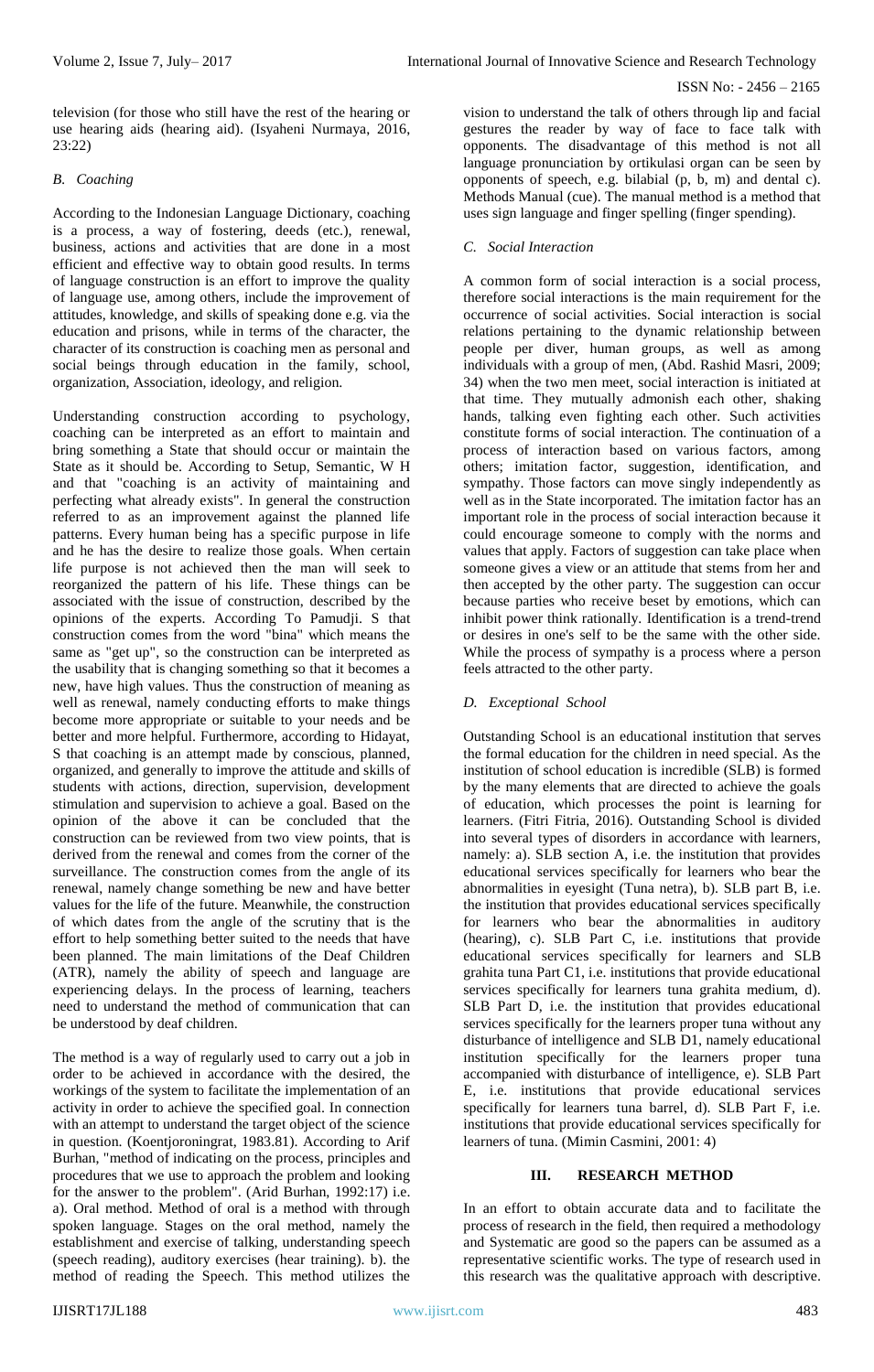The reason the author uses this method because researchers will directly observe the conditions in the field that is directly related to the concerns of the deaf child processes, a strategy or a way of coaching, as well as the factors in the construction of a barrier to deaf children. Began and Taylor defined the methodology of qualitative research procedures that produce as data in the form of descriptive words written or spoken of people and behavior that can be observed. (Lexy J Moleong, 2015:4) In simple terms it can be stated that qualitative research is researching the informant as a subject of research in her everyday environment. For that qualitative researchers as possible to interact closely with the informants, know closely the world their lives, observe and follow the lives of informants in what it is (reasonably). Knowledge of the symbols and the native language of the society became one of the keys to the success of this research. Mohammed Idrus; 2007; 51). Some of the approaches used by the researchers as; Approach to sociology, and Social Work Approach. In relation to the community, social work in general use practices not directly, but there are aspects in the work with the nonprofit community practices or services directly. Because in practice it immediately, for a particular case, social workers are required to not only deal with clients individually, but sometimes had to deal with the group or even by the public, then the social worker must have the knowledge and skills, not only about the dynamics of individual, group, or society, but to a certain boundaries must have all the knowledge and skills of it. (Adie Fahrudin, 2012:71). The Data Source; According to the main data source Lofland in qualitative research is the words, actions, the rest is additional data such as documents and others. In this study uses two data sources, namely: primary data Sources; is the data obtained in the field come from informants considered the Foundation of the relevant resource, secondary data sources. A secondary data source data for complementary or additional data that complement the existing data in order to make the reader understand the author's intent will be growing. Secondary data sources referred to in this research is a study of articles or books written by experts who have anything to do with the discussion of the title of this research as well as the study of librarianship from previous research results that there is relevance to the discussion of this research, neither of which has been published or not published in book form or scientific magazines.

Method of data collection is something very important in the study because the main goal of the research is to get the data. As for the data collection techniques used in this research are as follows a). Observation, interviews, and the interview is a conversation with a specific meaning. The conversation was conducted by the two parties, namely the interviewer (interviewer) asking the question and that the interviewee (interviewee) that provide answers to that question. Lexis Moleong, Qualitative Research Methodology: h. 186. Authors did a live interview in depth to obtain the required data.

In the analysis of this data is not just a continuation of the effort of collecting data which becomes the object of researchers, but also a single entity that is inseparable with the data collection begins with reviewing the entire available data from various sources, i.e. informant from the results of good data collection techniques interviews, observation and documentation. According to Bogdan and Balkan, qualitative analysis of data is an effort made by way of working with data, organizing data, sort it into manageable units, search and find patterns, find what is important and what is learned, and decide what can be told to others. As for qualitative research in analysis techniques in General,

namely the reduction of Data reduction of the data in question is the selection process, the concentration of attention on simplification and transformation of the data which is still impressed yet scientifically sourced from written records and recording in the field. Presentation Of Data; The presentation of the data is presenting a collection of information that is arranged, giving the possibility of conclusions and taking action. Conclusion/Withdrawal And Verification.

## A.*Discussions*

#### *a). The Strategy of the Construction of the Deaf Child in the Development of Social Interaction at School Superb Country Sinjai.*

In the Large Indonesian Language Dictionary (KBBI) strategy is a careful plan regarding activities to achieve objectives. (Sanjaya Vienna, 2010; 126) In the world of education is a teacher of acting decision by using the skills and the education resources available to achieve the objectives through effective relationships between the environment and favorable conditions. The results showed that the strategy of the construction given to teachers of the deaf in the development of social interaction that is wearing a LIP language and sign language. Sign language there are two kinds of the first sign language alphabet and persecond-per-sentence. Usually this kind of sign language as a complementary lip language only. It is as expressed by Patmawati as teacher in the field of deaf children in SLB Land Sinjai as follows: Coaching given to deaf children to develop their interaction i.e. teachers introduce students to use the language of the lip by way of introducing the letters of the alphabet from A-Z, but there are some letters that are pronounced almost the same when mentioned for example the letters D, E and G, so are accompanied by sign language. Whereas Rosmini as the teacher in the field of deaf children revealed that: in the construction of the deaf children, we should know about the child's learning needs of deaf, deaf children in learning to wear sign language and lip language i.e. with the help of a mirror. Students and teachers facing towards the mirror, then the teacher introduces a few words to the students such as the word "father", slowly the students can read lips, and we should not be deterred from the view of other students who were then independently students say the word is taught by teachers to be more familiar with their pronunciation.

Every word out of the lips of teachers reviewed more deaf students to really understand the meaning of these words, then act out or practice will further facilitate the child deaf students to understand what is being taught and strive all the learning that is done can be practiced in the experience by deaf children students so that students are easy to grasp and understand what is being taught teachers. However, the teacher must speak clearly with the proper articulation so that it can be understood by deaf children students everything that is taught along with real examples that are easy to understand. (Rossini, 2016; 45). In addition to using the mirror, giving teachers the coaching strategy using sign language with hand gestures or show body part for hinting a specific term.

The deaf cannot use the senses audience in full, they developed the ability to talk so that it will hamper the development of personality, intelligence, and an appearance as social beings. Not surprising in the world of the deaf's education, approaches to the development of prioritized capabilities of passionate speeches because they are members of the community that ultimately their later work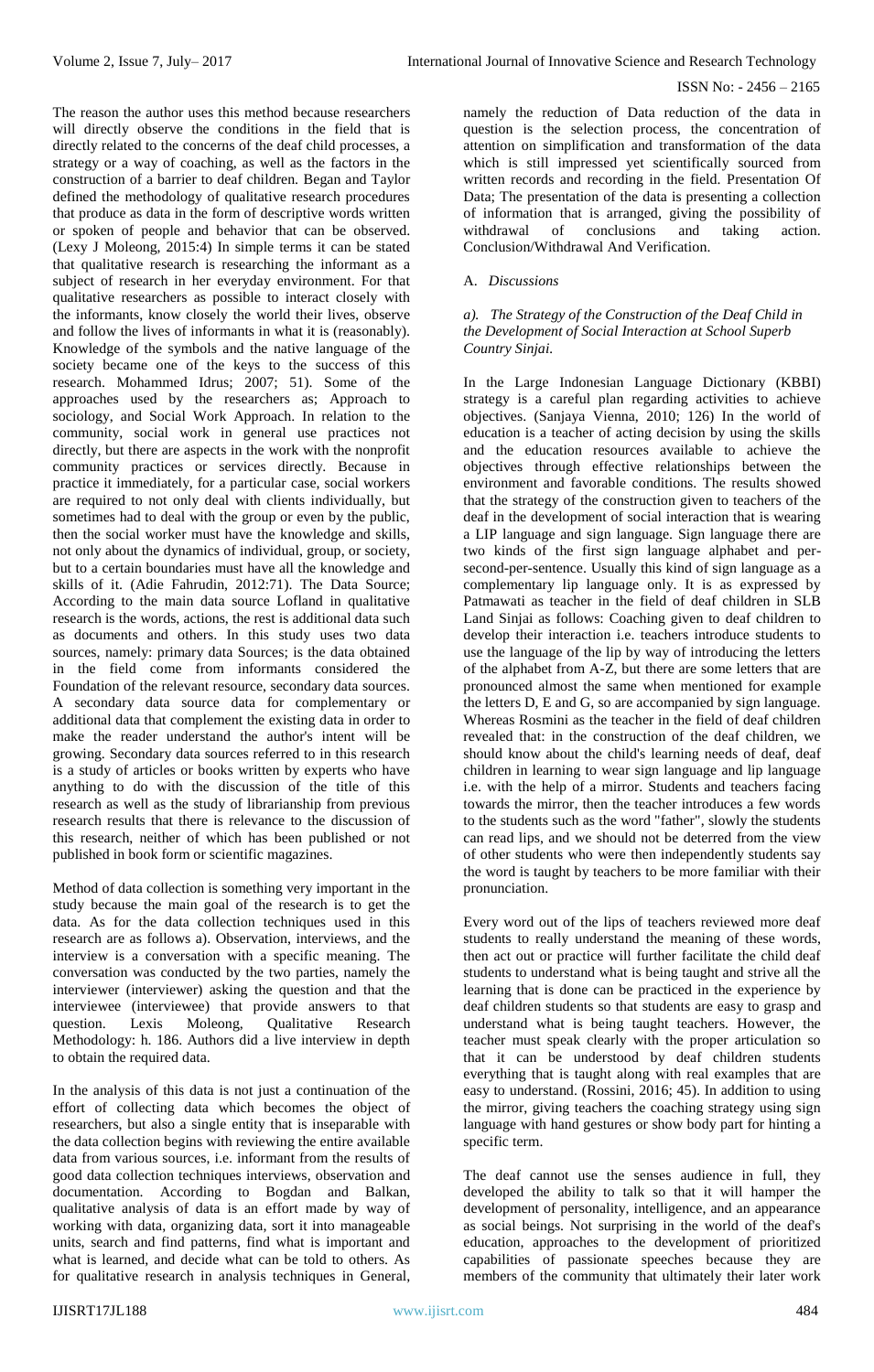### ISSN No: - 2456 – 2165

and mingle with the people living around. So the mastery of spoken language and the ability to speak is more preferred.

Sign language is also used if the use of oral language is less understandable by students. Sign language is a language that prioritizes manual communication, body language, and the lips, instead of sound to communicate. The mastery of language is very important for an individual to be able to master the science that he wants, other than as a primary means of communicating. But until now, the sense of the theory of the language standard, there has not been a lot of opinions on the theory that different depending on the language background of science formulated by scientists. According to the science of Linguistics, as his mother language, the language definition is "a system of communication by symbols through the organs of speech and hearing, among human beings of certain group or community, using vocal symbols processing arbitrary conventional meanings (a system based on communication with the symbols through the organ of hearing, and talks between the people from certain groups or from the community/society, using the symbols of vocals that generates meaning conventionally)". (Chaedar Alwasilah, a., 2001; 82).

Outstanding School Country Sinjai is the school that implemented the strategy of the construction of the lips and sign language. But in its construction, the teacher does not teach to the students simultaneously in the same time on an ongoing basis, but with the strategy of individualization as described Isyaheni. According to Isyaheni, the strategy is a strategy of individualization that does approach to students individually with customize characters, needs, and abilities of each student, like teacher give examples to students, teachers use the strategies next steps individualization with lips and sign language. Therefore, communicating with children in need of special will be very different from a normal child usually, when communicating with a normal child will certainly be easier to occur because of the way their understanding faster understand the intent of the Communicator of the messages conveyed, the striking difference would look and be the communication barriers in the communication process that occurs in children of the deaf students.

#### *B. The Factors Restricting the Construction Strategies of the Deaf Children in SLB Land Sinjai.*

Learning strategies is a special way committed teachers to provide understanding in students so that students can achieve the learning objectives. In the process of construction of the deaf children in students is not easy, certainly there are obstacles or problems that impede the course of the process of coaching. As for obstacles or problems in coaching children deaf students that is:

#### *a). Lack of Interest in Learning in the Classroom.*

Look at the condition of children in need of special or deaf children, especially at the beginning of the entry learning after school holidays, some children lazy to learn again. Simple interest is the tendency of high excitement or to something. Interest is not a popular term in psychology because it caused dependency against various other internal factors, such as concentration, desire, motivation and needs. But apart from its popularity, interest as well as intelligence and motivation, because it gives influence on learning activities, it will not excited or even unwilling to learn. Especially with real students have physical limitations such as deaf children, therefore, in the context of learning in the

classroom, a teacher needs to arouse the interest of students to learning material gravitated towards that would be delivered by way of creating compelling content, the design of the learner, so students become active and teachers should also look at the performance of the time teaching.

## *b). Mood of Students who Like to Change.*

Disorders that are owned by the student cause learning delivered teacher cannot progress effectively. Students deaf children have a weakness in his hearing, as a result of the weakness of the deaf child has the ability to learn under average. So this is what makes the teacher should repeat until students understand to the materials provided. Every child has different limitations so that teachers have to deal with students so that learning can take place properly. The same as the answer to the principal who agreed with deaf child's teacher about the barriers faced by deaf teachers during teaching and learning takes place in the classroom, he says: Resistance, namely the process of teaching and learning that is less effective, because the teachers teaching deaf children are subject to the student, if the student wants to learn or moods support new learning, if it supports lack moods a teacher tried to persuade children to want to learn. So, teachers who teach smart-smart should also take heart and restore the mood of students to want to re-learn.

## *c). There are Two Classes in one Room*

Classroom in the school is inadequate as in one classroom there are two different classes in it. Become a teacher in SLB land of Sinjai, isn't an easy job. In it is claimed devotion and also persistence. There should be sincerity and patience in delivering lessons. Because, in fact, teachers not only educate but also teach. In addition to being educators in teaching as well as parents, since the child deaf need to obtain guidance and direction. One of the concrete example is when their students learn, even lazy entered the school. In addition teachers at SLB Land Sinjai in addition to his role as a parent also acts as a big brother playing along in the process of teaching and learning. Surely it is in the process of teaching and learning in children deaf students it is not easy for sure there are constraints that impede the process of teaching and learning.

## **IV. CONCLUSION**

Based on the research results throughout the explanation above regarding the strategy of the construction of the deaf child in the development of social interaction can be concluded that; a). The strategy of the construction given to teachers of the deaf in the development of social interaction that is wearing a LIP language and sign language. Sign language there are two kinds of the first sign language alphabet and per-second-per-sentence. Usually this kind of sign language as a complementary lip language only. Factors restricting the construction of deaf children in the development of social interaction. b). Lack of interest in learning in class, b). The mood of students who love change, c). There are two classes in one room.

# **V. IMPLICATIONS**

As for the advice that can be given of researchers based on research on deaf children's coaching strategy in the development of social interaction in the SLB land sinjai is as follows: